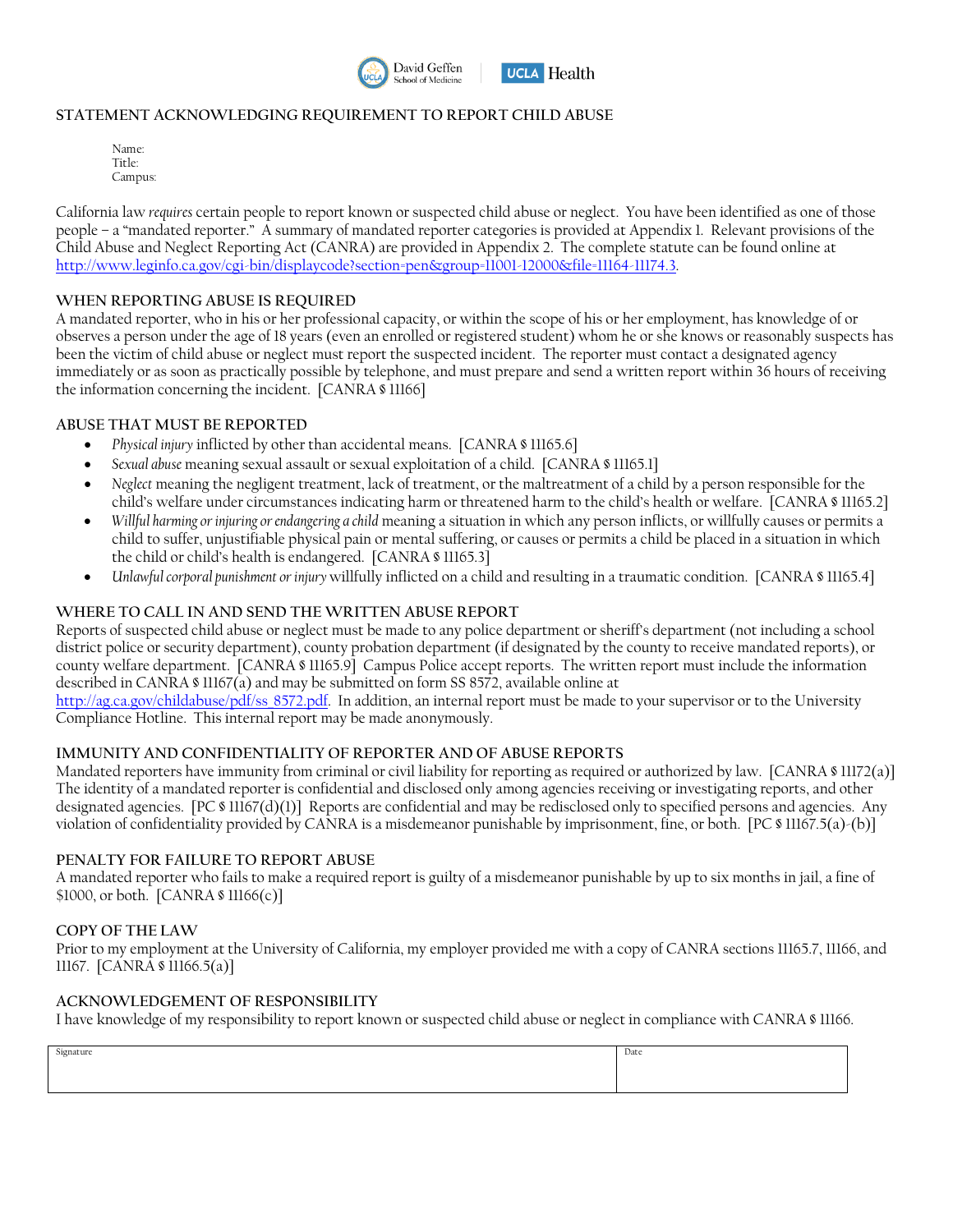# **Appendix 1**

# **Who is a Mandated Reporter Under California's Child Abuse and Neglect Reporting Act ("CANRA")?**

| Type of Entity or<br>Profession                                             | <b>Affected Individuals</b>                                                                                                                                                                                                                                                                                                                                                                                                                                                                                                                                                                                 |
|-----------------------------------------------------------------------------|-------------------------------------------------------------------------------------------------------------------------------------------------------------------------------------------------------------------------------------------------------------------------------------------------------------------------------------------------------------------------------------------------------------------------------------------------------------------------------------------------------------------------------------------------------------------------------------------------------------|
| postsecondary institutions<br>(as of January 1, 2013)                       | - an employee or administrator whose duties bring the administrator or employee into contact with children<br>on a regular basis, or who supervises those whose duties bring the administrator or employee into contact<br>with children on a regular basis, as to child abuse or neglect occurring on that institution's premises or at<br>an official activity of, or program conducted by, the institution<br>- an athletic coach, including, but not limited to, an assistant coach or a graduate assistant involved in<br>coaching, at public or private postsecondary institutions                    |
| public or private schools                                                   | teachers, instructional aides, teacher's aides, teacher's assistants, classified employees,<br>administrative officers and supervisors of child welfare attendance, and certified pupil<br>personnel employees, administrators or presenters of or counselors in child abuse<br>prevention programs                                                                                                                                                                                                                                                                                                         |
| community care or child day care<br>facilities                              | licensees, administrators, and employees                                                                                                                                                                                                                                                                                                                                                                                                                                                                                                                                                                    |
| day camps                                                                   | administrators                                                                                                                                                                                                                                                                                                                                                                                                                                                                                                                                                                                              |
| private youth centers, youth<br>recreation programs, youth<br>organizations | administrators or employees                                                                                                                                                                                                                                                                                                                                                                                                                                                                                                                                                                                 |
| health care professionals                                                   | all licensed health professionals and certain trainees and interns, including: physicians,<br>psychiatrists psychologists, dentists (and residents and interns), podiatrists, chiropractors,<br>licensed nurses, dental hygienists, optometrists, marriage and family therapists (and<br>trainees and interns), clinical social workers, professional clinical counselors (and trainees<br>and interns); certified EMTs, paramedics, and other emergency technicians; registered<br>psychological assistants; alcohol and drug counselors; coroners, medical examiners, and<br>others who perform autopsies |
| law enforcement and public safety<br>professionals                          | employees of any police department, county sheriff's department, county probation<br>department, or county welfare department; peace officers; firefighters; district attorney<br>investigators, inspectors, local child support agency caseworkers (unless the investigator,<br>inspector or caseworker is working with certain attorneys to represent the children); social<br>workers; probation officers, parole officers; employees of school district police or security<br>departments; animal control and human society officers                                                                    |
| clergy                                                                      | priests, ministers, rabbis, religious practitioners, or similar functionaries of any church,<br>temple, or recognized denomination or organization; and their respective records<br>custodians                                                                                                                                                                                                                                                                                                                                                                                                              |
| any public or private organization                                          | administrators or employees whose duties require direct contact and supervision of<br>children                                                                                                                                                                                                                                                                                                                                                                                                                                                                                                              |
| child care institutions                                                     | employees (including, but not limited to, foster parents, group home personnel, personnel<br>of residential care facilities)                                                                                                                                                                                                                                                                                                                                                                                                                                                                                |
| State Department of Education<br>County Offices of Education                | employees whose duties bring them into contact with children on a regular basis                                                                                                                                                                                                                                                                                                                                                                                                                                                                                                                             |
| State Department of Social<br>Services (and county contractors)             | licensing workers and licensing evaluators                                                                                                                                                                                                                                                                                                                                                                                                                                                                                                                                                                  |
| Head Start Program                                                          | teachers                                                                                                                                                                                                                                                                                                                                                                                                                                                                                                                                                                                                    |
| commercial photography and<br>filmmaking                                    | commercial film and photographic print processors (including anyone who develops<br>exposed photographic film into negatives, slides, or prints, or who makes prints from<br>negatives or slides, for compensation, as well as their employees), excluding public<br>agencies                                                                                                                                                                                                                                                                                                                               |
| miscellaneous                                                               | public assistance workers; state and county public health employees who treat minors for<br>VD or other conditions; compensated child visitation monitors; employees or volunteers of<br>Court Appointed Special Advocate program; certain custodial officers; supportive services<br>providers delivering services to children under the Welfare & Institutions Code                                                                                                                                                                                                                                       |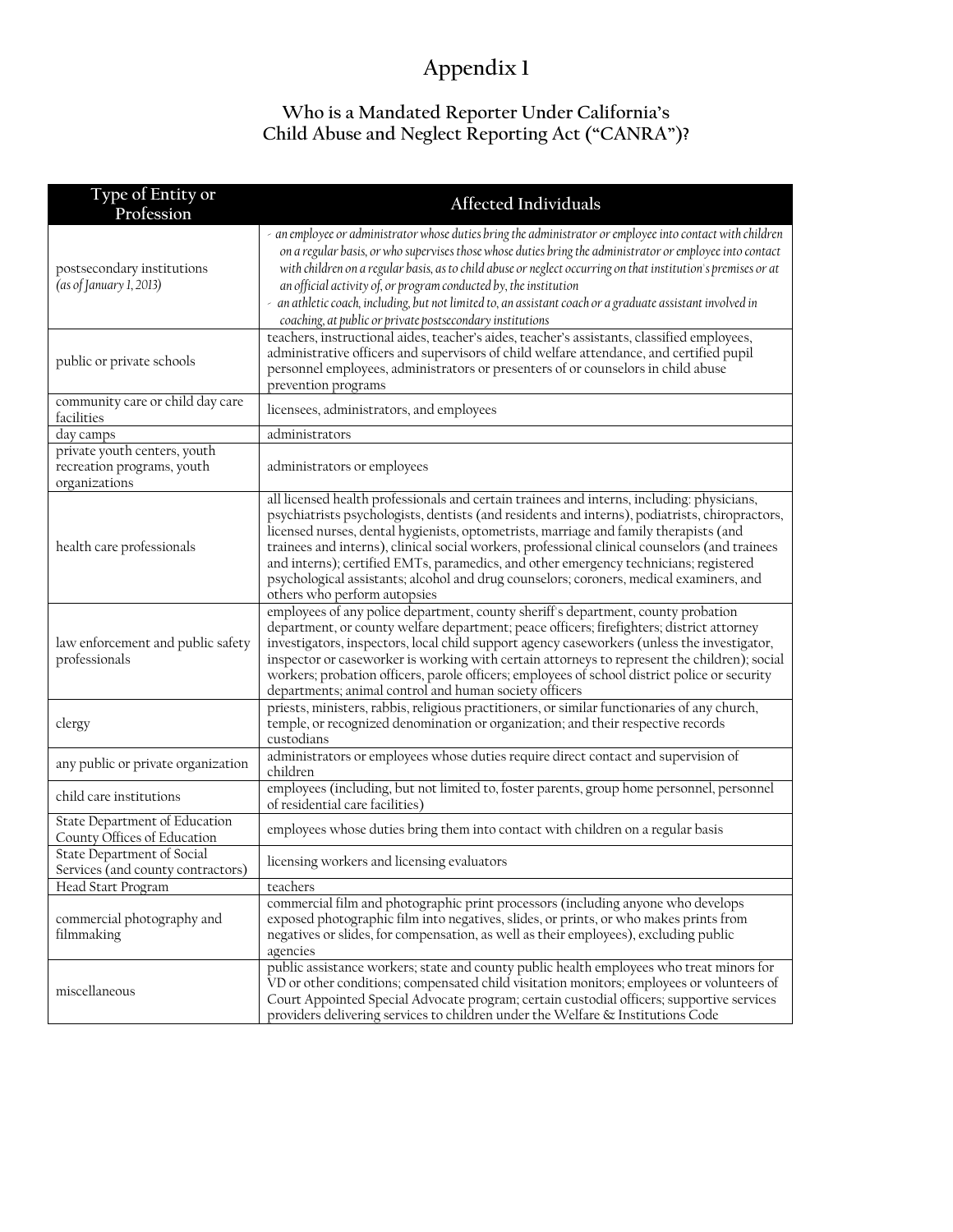# **Appendix 2**

## **California Child Abuse & Neglect Reporting Act - Selected Provisions**

*Note: The complete text of CANRA may be found online a[t http://www.leginfo.ca.gov/cgi](http://www.leginfo.ca.gov/cgi-bin/displaycode?section=pen&group=11001-12000&file=11164-11174.3)[bin/displaycode?section=pen&group=11001-12000&file=11164-11174.3.](http://www.leginfo.ca.gov/cgi-bin/displaycode?section=pen&group=11001-12000&file=11164-11174.3)* 

11165.7. (a) As used in this article, "mandated reporter" is defined as any of the following:

(1) A teacher.

(2) An instructional aide.

(3) A teacher's aide or teacher's assistant employed by any public or private school.

(4) A classified employee of any public school.

(5) An administrative officer or supervisor of child welfare and attendance, or a certificated pupil personnel employee of any public or private school.

(6) An administrator of a public or private day camp.

(7) An administrator or employee of a public or private youth center, youth recreation program, or youth organization.

(8) An administrator or employee of a public or private organization whose duties require direct contact and supervision of children.

 (9) Any employee of a county office of education or the State Department of Education, whose duties bring the employee into contact with children on a regular basis.

(10) A licensee, an administrator, or an employee of a licensed community care or child day care facility.

(11) A Head Start program teacher.

(12) A licensing worker or licensing evaluator employed by a licensing agency as defined in Section 11165.11.

(13) A public assistance worker.

 (14) An employee of a child care institution, including, but not limited to, foster parents, group home personnel, and personnel of residential care facilities.

(15) A social worker, probation officer, or parole officer.

(16) An employee of a school district police or security department.

(17) Any person who is an administrator or presenter of, or a counselor in, a child abuse prevention program in any public or private school.

 (18) A district attorney investigator, inspector, or local child support agency caseworker unless the investigator, inspector, or caseworker is working with an attorney appointed pursuant to Section 317 of the Welfare and Institutions Code to represent a minor.

 (19) A peace officer, as defined in Chapter 4.5 (commencing with Section 830) of Title 3 of Part 2, who is not otherwise described in this section. (20) A firefighter, except for volunteer firefighters.

 (21) A physician and surgeon, psychiatrist, psychologist, dentist, resident, intern, podiatrist, chiropractor, licensed nurse, dental hygienist, optometrist, marriage and family therapist, clinical social worker, professional clinical counselor, or any other person who is currently licensed under Division 2 (commencing with Section 500) of the Business and Professions Code.

 (22) Any emergency medical technician I or II, paramedic, or other person certified pursuant to Division 2.5 (commencing with Section 1797) of the Health and Safety Code.

(23) A psychological assistant registered pursuant to Section 2913 of the Business and Professions Code.

(24) A marriage and family therapist trainee, as defined in subdivision (c) of Section 4980.03 of the Business and Professions Code.

(25) An unlicensed marriage and family therapist intern registered under Section 4980.44 of the Business and Professions Code.

(26) A state or county public health employee who treats a minor for venereal disease or any other condition.

(27) A coroner.

(28) A medical examiner, or any other person who performs autopsies.

 (29) A commercial film and photographic print processor, as specified in subdivision (e) of Section 11166. As used in this article, "commercial film and photographic print processor" means any person who develops exposed photographic film into negatives, slides, or prints, or who makes prints from negatives or slides, for compensation. The term includes any employee of such a person; it does not include a person who develops film or makes prints for a public agency.

 (30) A child visitation monitor. As used in this article, "child visitation monitor" means any person who, for financial compensation, acts as monitor of a visit between a child and any other person when the monitoring of that visit has been ordered by a court of law.

(31) An animal control officer or humane society officer. For the purposes of this article, the following terms have the following meanings:

 (A) "Animal control officer" means any person employed by a city, county, or city and county for the purpose of enforcing animal control laws or regulations.

 (B) "Humane society officer" means any person appointed or employed by a public or private entity as a humane officer who is qualified pursuant to Section 14502 or 14503 of the Corporations Code.

(32) A clergy member, as specified in subdivision (d) of Section 11166. As used in this article, "clergy member" means a priest, minister, rabbi,

religious practitioner, or similar functionary of a church, temple, or recognized denomination or organization. (33) Any custodian of records of a clergy member, as specified in this section and subdivision (d) of Section 11166.

(34) Any employee of any police department, county sheriff's department, county probation department, or county welfare department.

(35) An employee or volunteer of a Court Appointed Special Advocate program, as defined in Rule 1424 of the California Rules of Court.

(36) A custodial officer as defined in Section 831.5.

(37) Any person providing services to a minor child under Section 12300 or 12300.1 of the Welfare and Institutions Code.

 (38) An alcohol and drug counselor. As used in this article, an "alcohol and drug counselor" is a person providing counseling, therapy, or other clinical services for a state licensed or certified drug, alcohol, or drug and alcohol treatment program. However, alcohol or drug abuse, or both alcohol and drug abuse, is not in and of itself a sufficient basis for reporting child abuse or neglect.

(39) A clinical counselor trainee, as defined in subdivision (g) of Section 4999.12 of the Business and Professions Code.

(40) A clinical counselor intern registered under Section 4999.42 of the Business and Professions Code.

 (b) Except as provided in paragraph (35) of subdivision (a), volunteers of public or private organizations whose duties require direct contact with and supervision of children are not mandated reporters but are encouraged to obtain training in the identification and reporting of child abuse and neglect and are further encouraged to report known or suspected instances of child abuse or neglect to an agency specified in Section 11165.9.

 (c) Employers are strongly encouraged to provide their employees who are mandated reporters with training in the duties imposed by this article. This training shall include training in child abuse and neglect identification and training in child abuse and neglect reporting. Whether or not employers provide their employees with training in child abuse and neglect identification and reporting, the employers shall provide their employees who are mandated reporters with the statement required pursuant to subdivision (a) of Section 11166.5.

 (d) School districts that do not train their employees specified in subdivision (a) in the duties of mandated reporters under the child abuse reporting laws shall report to the State Department of Education the reasons why this training is not provided.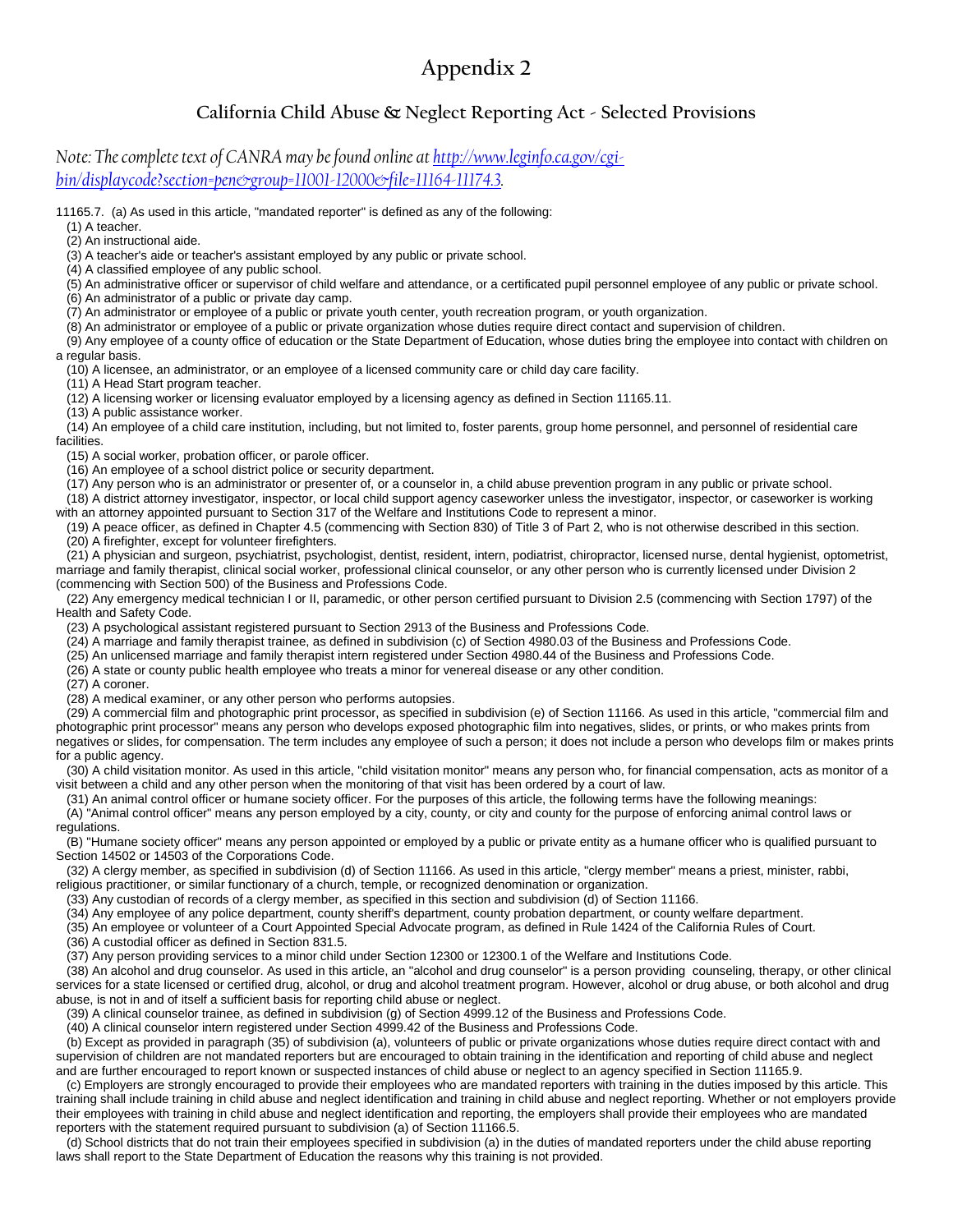(e) Unless otherwise specifically provided, the absence of training shall not excuse a mandated reporter from the duties imposed by this article. (f) Public and private organizations are encouraged to provide their volunteers whose duties require direct contact with and supervision of children with training in the identification and reporting of child abuse and neglect.

11166. (a) Except as provided in subdivision (d), and in Section 11166.05, a mandated reporter shall make a report to an agency specified in Section 11165.9 whenever the mandated reporter, in his or her professional capacity or within the scope of his or her employment, has knowledge of or observes a child whom the mandated reporter knows or reasonably suspects has been the victim of child abuse or neglect. The mandated reporter shall make an initial report to the agency immediately or as soon as is practicably possible by telephone and the mandated reporter shall prepare and send, fax, or electronically transmit a written followup report thereof within 36 hours of receiving the information concerning the incident. The mandated reporter may include with the report any nonprivileged documentary evidence the mandated reporter possesses relating to the incident.

 (1) For purposes of this article, "reasonable suspicion" means that it is objectively reasonable for a person to entertain a suspicion, based upon facts that could cause a reasonable person in a like position, drawing, when appropriate, on his or her training and experience, to suspect child abuse or neglect. "Reasonable suspicion" does not require certainty that child abuse or neglect has occurred nor does it require a specific medical indication of child abuse or neglect; any "reasonable suspicion" is sufficient. For the purpose of this article, the pregnancy of a minor does not, in and of itself, constitute a basis for a reasonable suspicion of sexual abuse.

 (2) The agency shall be notified and a report shall be prepared and sent, faxed, or electronically transmitted even if the child has expired, regardless of whether or not the possible abuse was a factor contributing to the death, and even if suspected child abuse was discovered during an autopsy. (3) Any report made by a mandated reporter pursuant to this section shall be known as a mandated report.

 (b) If after reasonable efforts a mandated reporter is unable to submit an initial report by telephone, he or she shall immediately or as soon as is practicably possible, by fax or electronic transmission, make a one-time automated written report on the form prescribed by the Department of Justice, and shall also be available to respond to a telephone followup call by the agency with which he or she filed the report. A mandated reporter who files a one-time automated written report because he or she was unable to submit an initial report by telephone is not required to submit a written followup report.

 (1) The one-time automated written report form prescribed by the Department of Justice shall be clearly identifiable so that it is not mistaken for a standard written followup report. In addition, the automated one-time report shall contain a section that allows the mandated reporter to state the reason the initial telephone call was not able to be completed. The reason for the submission of the one-time automated written report in lieu of the procedure prescribed in subdivision (a) shall be captured in the Child Welfare Services/Case Management System (CWS/CMS). The department shall work with stakeholders to modify reporting forms and the CWS/CMS as is necessary to accommodate the changes enacted by these provisions.

(2) This subdivision shall not become operative until the CWS/CMS is updated to capture the information prescribed in this subdivision.

 (3) This subdivision shall become inoperative three years after this subdivision becomes operative or on January 1, 2009, whichever occurs first. (4) On the inoperative date of these provisions, a report shall be submitted to the counties and the Legislature by the Department of Social Services that reflects the data collected from automated one-time reports indicating the reasons stated as to why the automated one-time report was filed in lieu of the initial telephone report.

 (5) Nothing in this section shall supersede the requirement that a mandated reporter first attempt to make a report via telephone, or that agencies specified in Section 11165.9 accept reports from mandated reporters and other persons as required.

 (c) Any mandated reporter who fails to report an incident of known or reasonably suspected child abuse or neglect as required by this section is guilty of a misdemeanor punishable by up to six months confinement in a county jail or by a fine of one thousand dollars (\$1,000) or by both that imprisonment and fine. If a mandated reporter intentionally conceals his or her failure to report an incident known by the mandated reporter to be abuse or severe neglect under this section, the failure to report is a continuing offense until an agency specified in Section 11165.9 discovers the offense.

 (d) (1) A clergy member who acquires knowledge or a reasonable suspicion of child abuse or neglect during a penitential communication is not subject to subdivision (a). For the purposes of this subdivision, "penitential communication" means a communication, intended to be in confidence, including, but not limited to, a sacramental confession, made to a clergy member who, in the course of the discipline or practice of his or her church, denomination, or organization, is authorized or accustomed to hear those communications, and under the discipline, tenets, customs, or practices of his or her church, denomination, or organization, has a duty to keep those communications secret.

 (2) Nothing in this subdivision shall be construed to modify or limit a clergy member's duty to report known or suspected child abuse or neglect when the clergy member is acting in some other capacity that would otherwise make the clergy member a mandated reporter.

 (3) (A) On or before January 1, 2004, a clergy member or any custodian of records for the clergy member may report to an agency specified in Section 11165.9 that the clergy member or any custodian of records for the clergy member, prior to January 1, 1997, in his or her professional capacity or within the scope of his or her employment, other than during a penitential communication, acquired knowledge or had a reasonable suspicion that a child had been the victim of sexual abuse that the clergy member or any custodian of records for the clergy member did not previously report the abuse to an agency specified in Section 11165.9. The provisions of Section 11172 shall apply to all reports made pursuant to this paragraph.

 (B) This paragraph shall apply even if the victim of the known or suspected abuse has reached the age of majority by the time the required report is made.

 (C) The local law enforcement agency shall have jurisdiction to investigate any report of child abuse made pursuant to this paragraph even if the report is made after the victim has reached the age of majority.

 (e) Any commercial film and photographic print processor who has knowledge of or observes, within the scope of his or her professional capacity or employment, any film, photograph, videotape, negative, or slide depicting a child under the age of 16 years engaged in an act of sexual conduct, shall report the instance of suspected child abuse to the law enforcement agency having jurisdiction over the case immediately, or as soon as practicably possible, by telephone and shall prepare and send, fax, or electronically transmit a written report of it with a copy of the film, photograph, videotape, negative, or slide attached within 36 hours of receiving the information concerning the incident. As used in this subdivision, "sexual conduct" means any of the following:

 (1) Sexual intercourse, including genital-genital, oral-genital, anal-genital, or oral-anal, whether between persons of the same or opposite sex or between humans and animals.

(2) Penetration of the vagina or rectum by any object.

(3) Masturbation for the purpose of sexual stimulation of the viewer.

(4) Sadomasochistic abuse for the purpose of sexual stimulation of the viewer.

(5) Exhibition of the genitals, pubic, or rectal areas of any person for the purpose of sexual stimulation of the viewer.

 (f) Any mandated reporter who knows or reasonably suspects that the home or institution in which a child resides is unsuitable for the child because of abuse or neglect of the child shall bring the condition to the attention of the agency to which, and at the same time as, he or she makes a report of the abuse or neglect pursuant to subdivision (a).

 (g) Any other person who has knowledge of or observes a child whom he or she knows or reasonably suspects has been a victim of child abuse or neglect may report the known or suspected instance of child abuse or neglect to an agency specified in Section 11165.9. For purposes of this section, "any other person" includes a mandated reporter who acts in his or her private capacity and not in his or her professional capacity or within the scope of his or her employment.

 (h) When two or more persons, who are required to report, jointly have knowledge of a known or suspected instance of child abuse or neglect, and when there is agreement among them, the telephone report may be made by a member of the team selected by mutual agreement and a single report may be made and signed by the selected member of the reporting team. Any member who has knowledge that the member designated to report has failed to do so shall thereafter make the report.